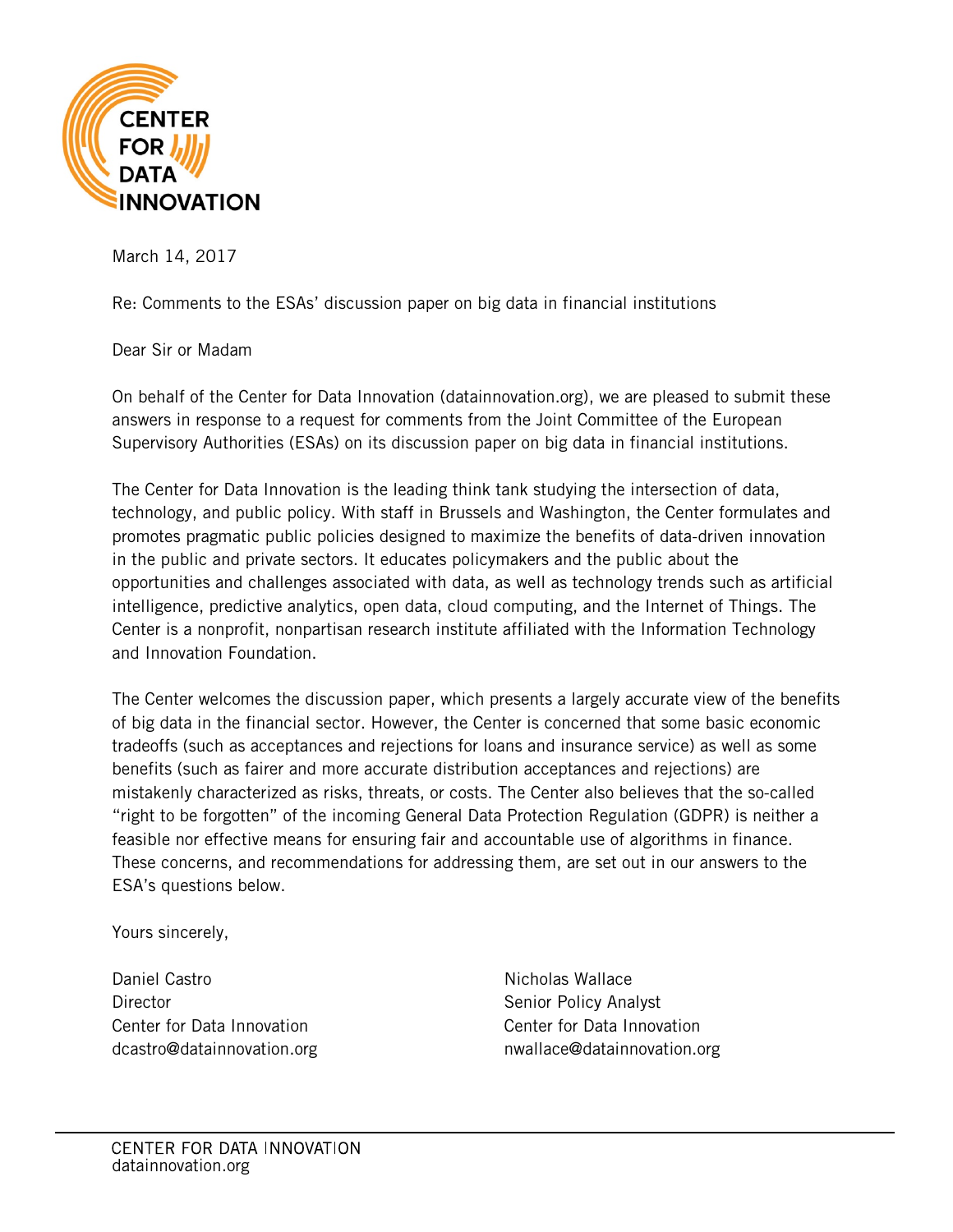

# **SUMMARY**

The Joint Committee of the European Supervisory Authorities (ESAs) published a discussion paper on the use of big data by financial institutions, and posed a set of questions for respondents to answer.<sup>[1](#page-1-0)</sup> The Center welcomes the discussion paper, which presents a largely accurate view of the benefits of big data in the financial sector. More effective use of data could make financial services lower cost, fairer, more flexible, more convenient, and more accessible to a greater number of people.

However, the Center is concerned that the paper mistakenly portrays some straightforward economic tradeoffs (such as acceptances and rejections for loans and insurance service) as well as some benefits (such as fairer and more accurate distribution of those acceptances and rejections) as risks in need of a response. EU policy also threatens some of the benefits of big data. Restrictions on the repurposing of personal data undermines the basic premise of big data, which is that vast quantities of data generated in a variety of different ways can be harnessed for new purposes. Furthermore, the so-called "right to explanation" of the incoming General Data Protection Regulation (GDPR), is neither a feasible nor effective means for ensuring fair and accountable use of algorithms in finance.

# **QUESTIONS ON "DESCRIPTION OF THE PHENOMENON"**

## **1. DO YOU AGREE WITH THE ABOVE DESCRIPTION OF THE BIG DATA PHENOMENON? IF NOT, PLEASE EXPLAIN WHY. PLEASE ALSO MENTION WHETHER YOU CONSIDER THAT OTHER CHARACTERISTICS ARE RELEVANT TO UNDERSTANDING THE USE OF BIG DATA.**

The description is for the most part accurate, but incomplete. Big data will improve productivity, but the benefits of big data are not merely economic (page 8). The same methods and technologies can be used for social purposes too, as demonstrated in a recent report published by the Center for Data Innovation.<sup>[2](#page-1-1)</sup>

 $<sup>1</sup>$  Joint Committee of the European Supervisory Authorities, "Joint Committee Discussion Paper on the Use</sup> of Big Data by Financial Institutions," December 19, 2016, [https://esas-joint-](https://esas-joint-committee.europa.eu/Publications/Discussion%20Paper/jc-2016-86_discussion_paper_big_data.pdf)

<span id="page-1-1"></span><span id="page-1-0"></span>[committee.europa.eu/Publications/Discussion%20Paper/jc-2016-86\\_discussion\\_paper\\_big\\_data.pdf.](https://esas-joint-committee.europa.eu/Publications/Discussion%20Paper/jc-2016-86_discussion_paper_big_data.pdf) <sup>2</sup> Alexander Kostura and Daniel Castro, "Europe Should Promote Data for Social Good," Center for Data Innovation, October 3, 2016, [http://www2.datainnovation.org/2016-data-social-good.pdf.](http://www2.datainnovation.org/2016-data-social-good.pdf)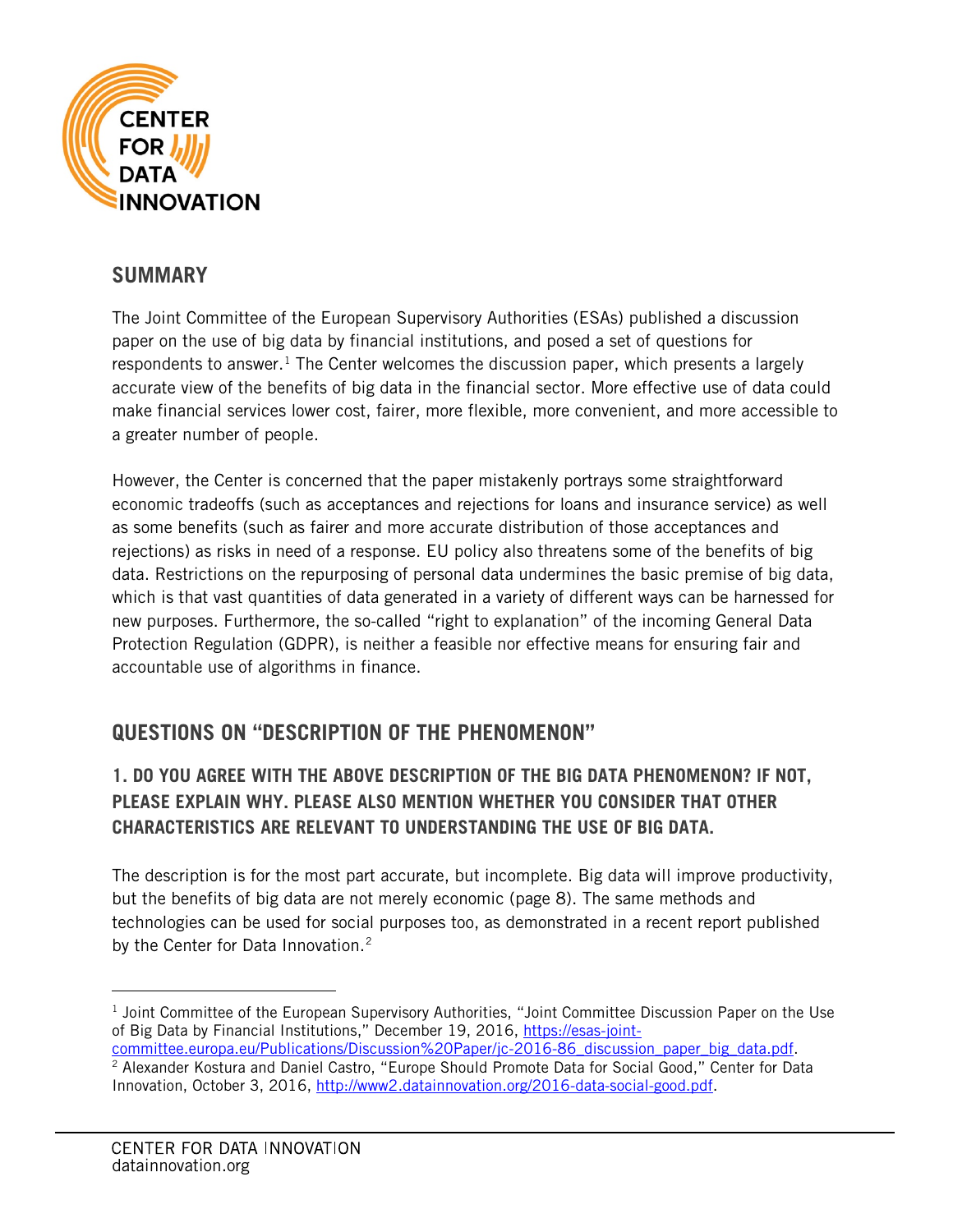

**2. WHICH FINANCIAL PRODUCTS/ACTIVITIES ARE (LIKELY TO BE) THE MOST IMPACTED BY THE USE OF BIG DATA AND WHICH TYPE OF ENTITIES (E.G. LARGE, SMALL, TRADITIONAL FINANCIAL INSTITUTIONS, FINTECHS, ETC.) ARE MAKING MORE USE OF BIG DATA TECHNOLOGIES? IN LIGHT OF ESAS' OBJECTIVE TO CONTRIBUTE TO THE STABILITY AND EFFECTIVENESS OF THE FINANCIAL SYSTEM, TO PREVENT REGULATORY ARBITRAGE, DO YOU CONSIDER THAT THERE IS A LEVEL PLAYING FIELD BETWEEN FINANCIAL INSTITUTIONS USING BIG DATA PROCESSES AND THOSE NOT USING THEM (E.G. BECAUSE THEY DO NOT HAVE ACCESS TO DATA OR THE (IT) RESOURCES NEEDED TO IMPLEMENT BIG DATA PROCESSES) OR BETWEEN ESTABLISHED FINANCIAL INSTITUTIONS AND POTENTIAL NEW ENTRANTS (E.G. FINTECHS) USING BIG DATA PROCESSES? PLEASE EXPLAIN.**

Financial institutions that make use of data and analytics are going to be more competitive than those that do not. Better use of data enables financial institutions to achieve many goals, including more efficiently acquiring and retaining customers, identifying and preventing fraud, and assessing credit risk, and lower costs. For example, some lenders are using data analytics to better predict risk and calculate interest rates.<sup>[3](#page-2-0)</sup> These IT resources necessary to use data analytics are available to firms of all sizes. Established financial institutions operating globally will be less competitive if they do not operate in a regulatory environment that facilitates competition from new entrants and others investing in data-driven innovation. Therefore, the priority for regulators should be to ensure that rules support data-driven innovation, rather than trying to create a level playing field for firms who do not make use of this capability.

**3. DO YOU OFFER/ARE YOU CONSIDERING USING BIG DATA TOOLS AS PART OF YOUR BUSINESS MODEL? IF SO, PLEASE BRIEFLY DESCRIBE: I) WHAT TYPE OF ENTITY YOU ARE, E.G., LONG ESTABLISHED, START-UP, A PRODUCT PROVIDER, AN INTERMEDIARY; II) THE SERVICE YOU PROVIDE; III) THE NATURE OF YOUR CLIENTS; IV) YOUR BUSINESS MODEL; V) WHETHER THE BIG DATA TOOLS/STRATEGY WERE DEVELOPED BY AN EXTERNAL COMPANY OR INTERNALLY AND WHETHER YOU HAVE RELATED AGREEMENTS WITH OTHER ENTITIES (INCLUDING NON-FINANCIAL ENTITIES)23; VI) WHAT ARE THE TYPES OF DATA USED (PERSONAL, ANONYMIZED, USER DATA, STATISTICAL DATA ETC.) SOURCES OF DATA; AND VII) THE SIZE OF YOUR BIG**

<span id="page-2-0"></span><sup>&</sup>lt;sup>3</sup> Shunpo Chang, Simon Dae-oong Kim, and Genki Kondo, "Predicting Default Risk of Lending Club Loans," CS229: Machine Learning, Standford University, Autumn 2015-2016, [http://cs229.stanford.edu/proj2015/199\\_report.pdf.](http://cs229.stanford.edu/proj2015/199_report.pdf)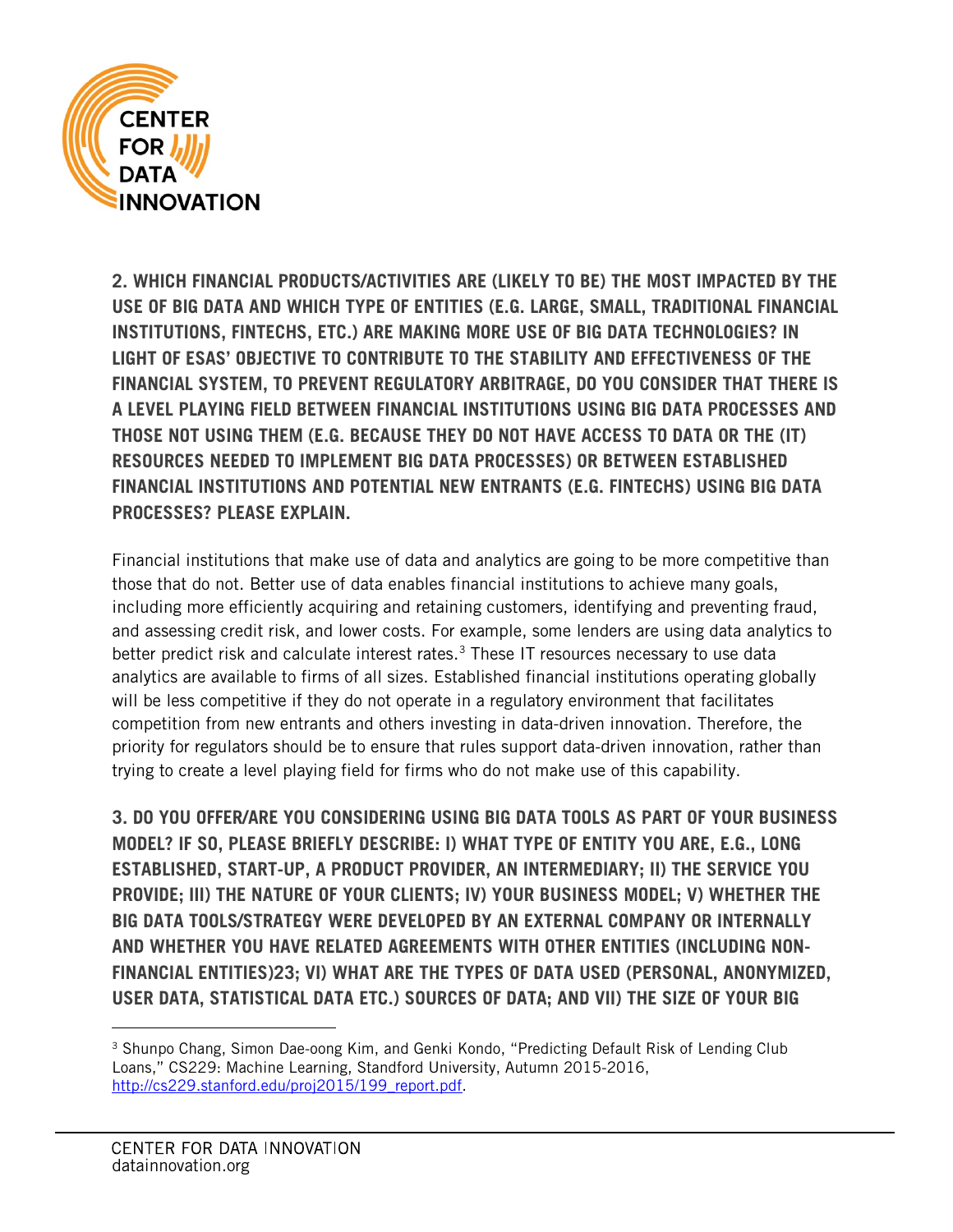

**DATA RELATED ACTIVITY AND/OR FORECAST ACTIVITY (E.G. TO WHAT EXTENT ARE BUSINESS DECISIONS ALREADY TAKEN ON THE BASIS OF BIG DATA ANALYSIS; WHAT OTHER BUSINESS ACTIONS COULD BE BASED ON BIG DATA IN THE FUTURE)?**

N/A

#### **4. IF YOU ARE A CONSUMER OR A CONSUMER ORGANIZATION, DO YOU WITNESS ANY OF THE USES OF BIG DATA? IN WHAT FIELDS?**

Companies that use data create many benefits for consumers, including designing better products and services, enabling more personalization, and offering lower prices

First, firms use data to better understand and predict what their customers want, which in turn helps them to develop better products. For example, usage data from connected devices, such as fitness trackers or smartphones, or from computer software, can help developers to identify opportunities for improvement in the design and do better in the next update or iteration, without having to rely on sparse feedback from customers themselves. This mechanism is as appropriate for financial products and services as any other. For example, financial institutions may use datadriven insights to identify an underserved group of customers and design a new product or service to meet their needs.

Second, data enables firms to offer personalization, such as recommendations for online shopping or music and movies. Banks also make use of this method, such as by offering savings accounts or personal loans to customers based on their circumstances.

Third, data-driven services reduce costs which mean lower prices for consumers. For example, more accurate insurance assessments can reduce premiums for low-risk customers.

<span id="page-3-1"></span><span id="page-3-0"></span>**5. DO YOU CONSIDER THERE ARE (NON-REGULATORY) BARRIERS PREVENTING YOU (OR WHICH COULD PREVENT YOU IN THE FUTURE) FROM COLLECTING AND PROCESSING DATA? ARE THERE BARRIERS PREVENTING YOU FROM OFFERING/DEVELOPING BIG DATA TOOLS IN THE BANKING, INSURANCE AND SECURITIES SECTORS? IF SO, WHICH BARRIERS?**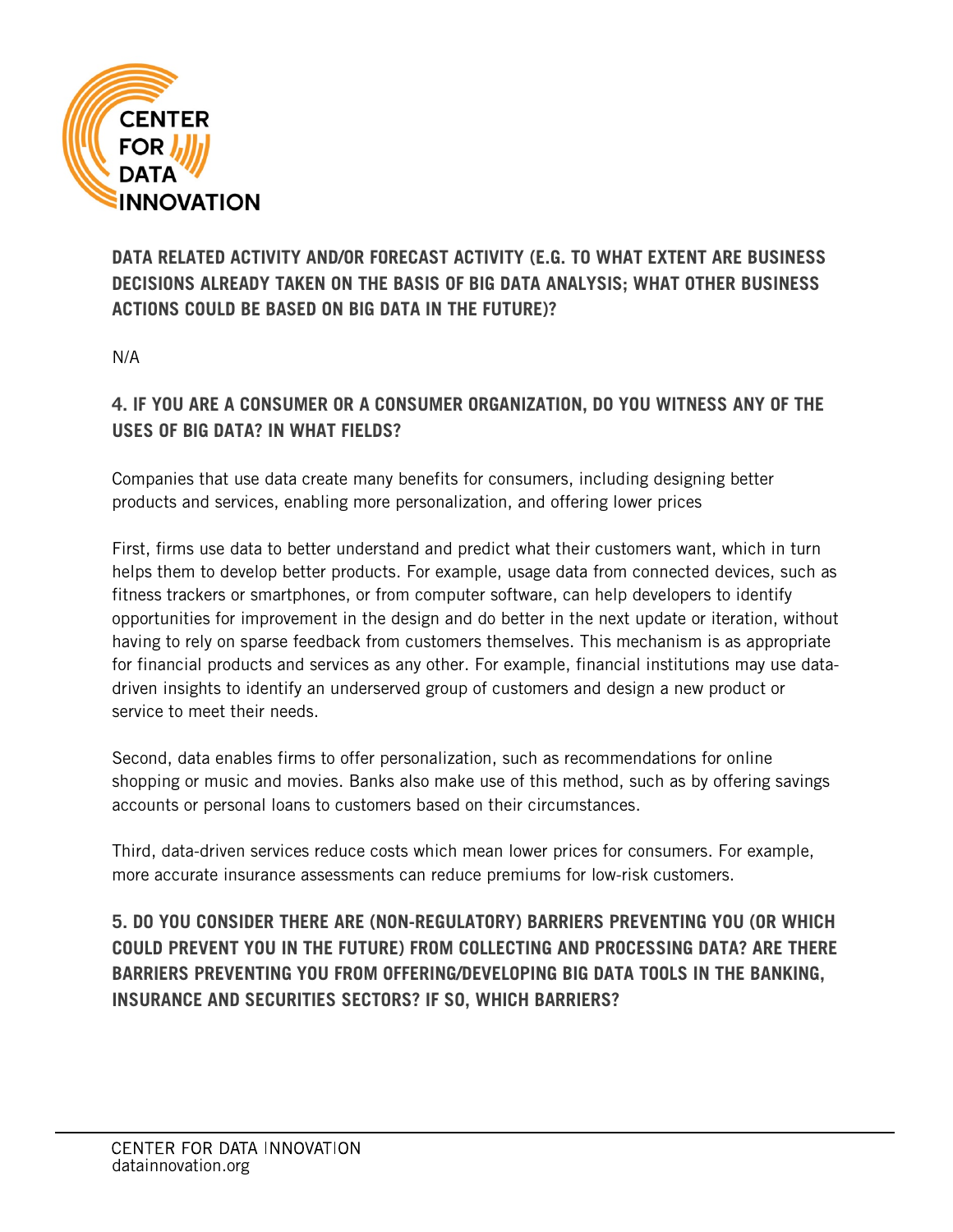

One important non-regulatory barrier to collecting and processing data is skills shortages.<sup>[4](#page-3-0)</sup> The policy problem of the skills gap is complex and cannot be solved with a single policy measure. There is also no specific solution for the financial sector: this is a labor market problem. Policymakers should strengthen support for data-related skills across a variety of academic disciplines in the educational sector. Policymakers should also develop labor market policies that incentivize investment by employers in training inexperienced candidates, and tackle negative externalities—such as competitive pressure on young people to undertake unpaid work in order to get experience, which freezes-out individuals from low-income families, regardless of their abilities.

The ease of acquiring the data itself depends on the data in question. Customer data is obtained by having customers, and therefore cannot reasonably be treated as an unfair barrier to entry. Incumbents in the credit scoring industry may have some advantage due to their possession of significant historical data, which they often use to calculate investment risks. However, this does not necessarily constitute an insurmountable barrier, so it does not follow that this is a market failure in need of regulation. Startups such as Transferwise, Funding Circle, and Zopa have built successful financial services business without access to incumbents' data.

Another non-regulatory barrier is that some societal groups may be excluded from certain types of public and private sector services because there is simply not enough information collected about them.<sup>[5](#page-3-1)</sup> In the European context, the social and economic exclusion of the Roma people are a clear example of this. This exclusion could become worse as the importance of data grows, and the solution is to address this "data divide" so that all populations benefit from data-driven innovation rather than limit the benefits of this technology to everyone.

# **QUESTIONS ON "REGULATORY FRAMEWORK APPLICABLE TO BIG DATA"**

**6. DO YOU AGREE WITH THE ABOVE SHORT, NON-EXHAUSTIVE, PRESENTATION OF SOME OF THE MAIN APPLICABLE REQUIREMENTS? IF NOT, PLEASE EXPLAIN WHY. PLEASE ALSO MENTION WHETHER YOU CONSIDER THAT OTHER LEGAL REQUIREMENTS ARE ESSENTIAL AND SHOULD BE MENTIONED.**

<span id="page-4-0"></span> <sup>4</sup> Paul MacDonnell and Daniel Castro, "Europe Should Embrace the Data Revolution," Center for Data Innovation, February 29, 2016, [http://www2.datainnovation.org/2016-europe-embrace-data-revolution.pdf.](http://www2.datainnovation.org/2016-europe-embrace-data-revolution.pdf) <sup>5</sup> Daniel Castro, "The Rise of Data Poverty in America," Center for Data Innovation, September 10, 2014, [http://www2.datainnovation.org/2014-data-poverty.pdf.](http://www2.datainnovation.org/2014-data-poverty.pdf)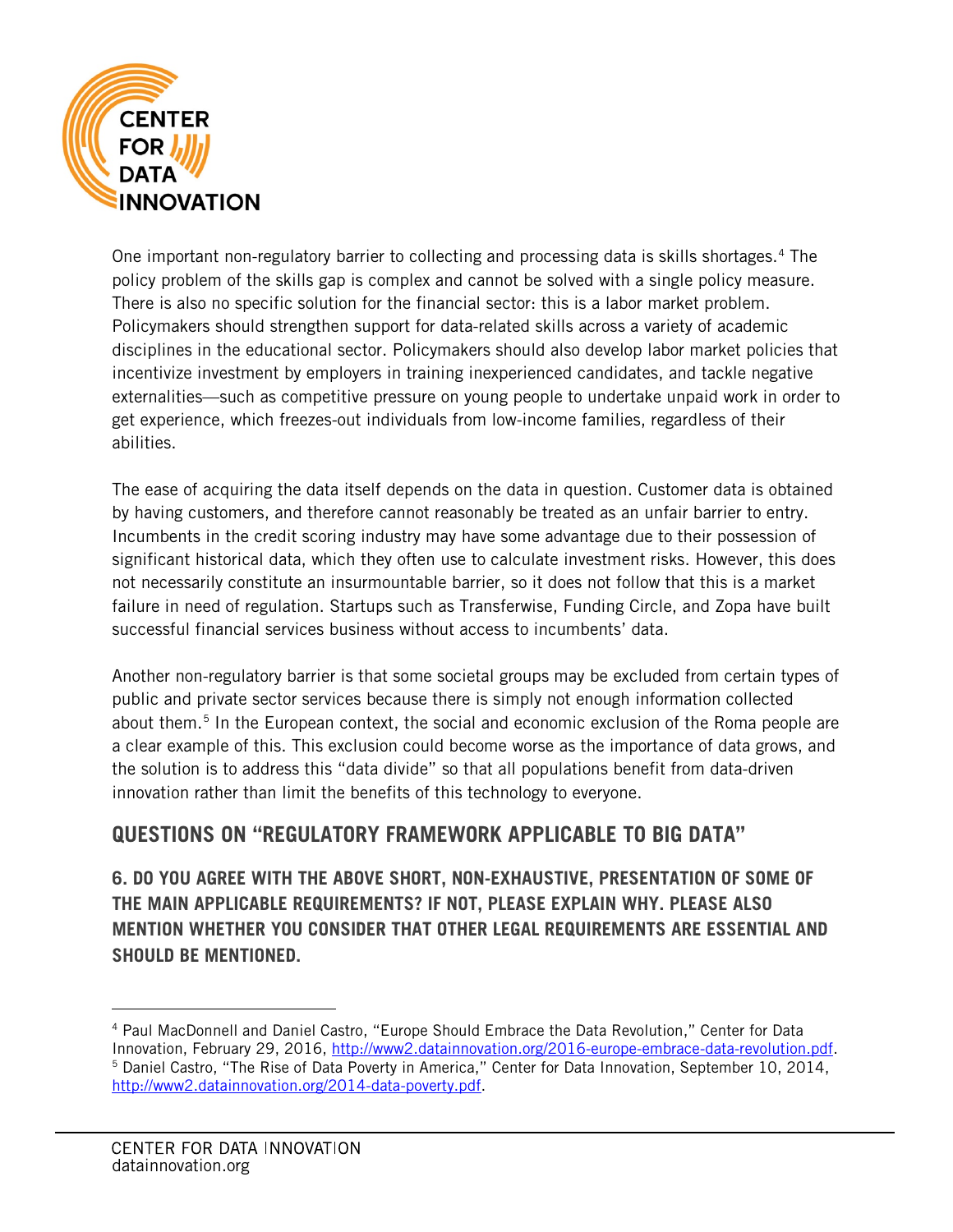

The section accurately describes the European regulatory environment, but it overlooks factors such as the so-called "right to explanation" of GDPR Articles 13, 14 & 22. This rule has implications for finance, where algorithms may be used to assess loan eligibility. If a decision to refuse a loan is taken by a human, customers have a legal right to know what data was used, but not to an explanation of the logic involved in the decision. But when the GDPR comes into force, if the same decision is made by an algorithm, the customer has the right to an explanation of the logic involved, which may be both unintelligible to the customer and very costly to provide. This may deter some companies from using algorithmic decision-making, which in turn would diminish opportunities to make lending fairer and more accessible.

The law should ensure that there is human and corporate accountability in the use of artificial intelligence. However, the right to explanation introduces new requirements for algorithmic decision making that were not deemed necessary to achieve accountability in human decisions. Rights to information and explanation should be based on the nature of the decision, and should be independent of the technology used (or not used) to make it.

The report also does not address the problem of barriers to data flows across borders: EU policymakers should outlaw national restrictions on data flows to other EU member states, and should reduce barriers to data-flows to non-EU countries.<sup>[6](#page-4-0)</sup> This is important because machine learning systems are improved with larger pools of data to access.

## **7. DO YOU CONSIDER ANY OF THESE REGULATORY REQUIREMENTS AS UNJUSTIFIED BARRIERS PREVENTING YOU FROM USING BIG DATA TECHNOLOGIES? IF SO, PLEASE EXPLAIN WHY. PLEASE ALSO EXPLAIN WHETHER YOU CONSIDER THAT FURTHER REGULATION (INCLUDING SOFT LAW/GUIDANCE, ETC. AND INSOFAR AS IT FALLS WITHIN THE SCOPE/REMIT OF THE ESAS) SHOULD BE INTRODUCED TO FACILITATE THE USE OF BIG DATA TECHNOLOGIES.**

The regulations are excessive. In addition to the aforementioned problems with the right to explanation, the prohibitions on data reuse are an unnecessary barrier to the use of big data. On page 14, the discussion paper says that: "while the nature of Big Data encourages the use of as much data as possible to see what connections can be made, financial institutions should be able to justify the use of certain data categories… as any further processing should not be

<span id="page-5-0"></span> <sup>6</sup> Nick Wallace, "European Commission Should Stand Firm on Free Data Flows," Center for Data Innovation, March 8, 2017, [https://www.datainnovation.org/2017/03/european-commission-should-stand](https://www.datainnovation.org/2017/03/european-commission-should-stand-firm-on-free-data-flows/)[firm-on-free-data-flows/.](https://www.datainnovation.org/2017/03/european-commission-should-stand-firm-on-free-data-flows/)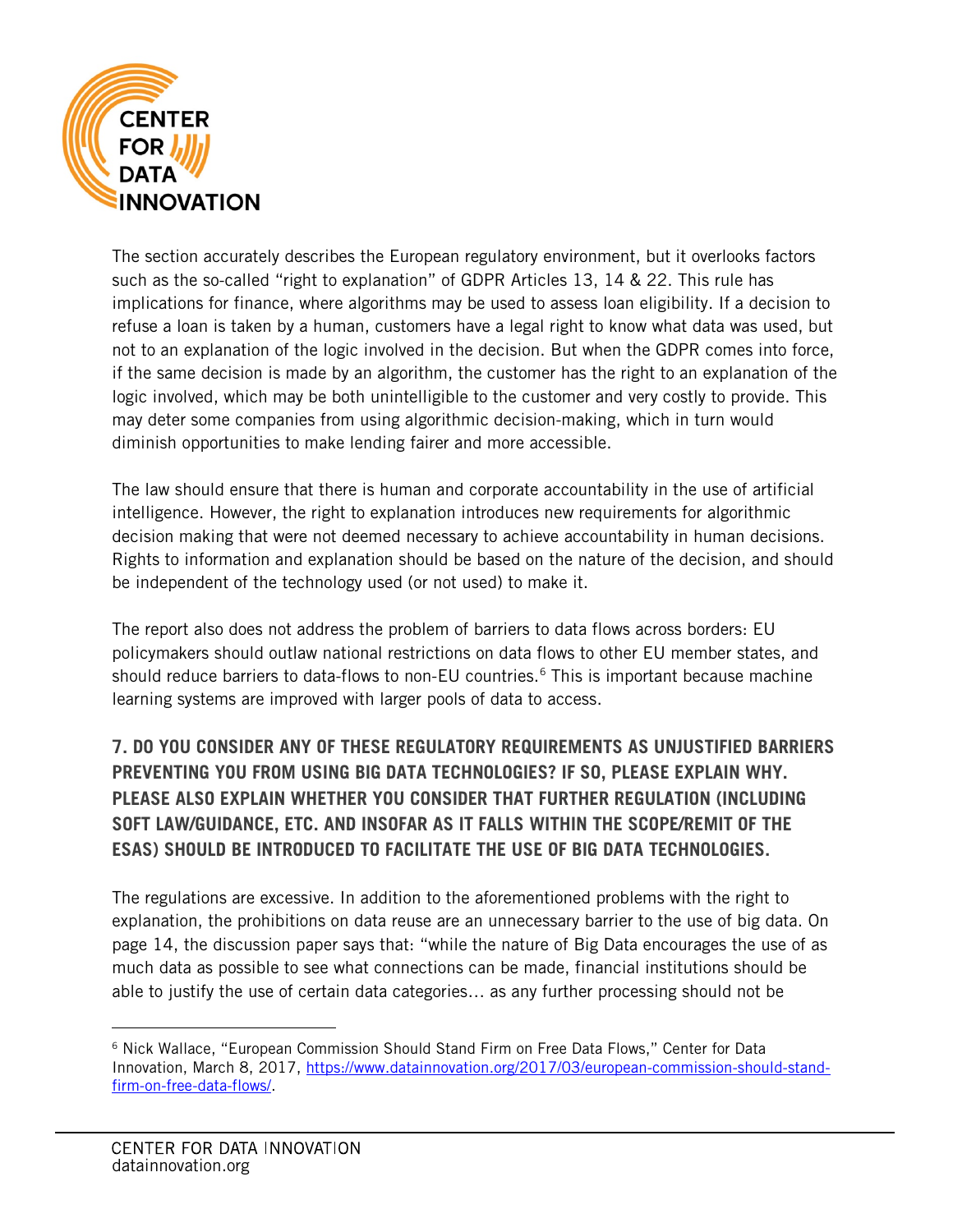

incompatible with the purposes originally specified when the data was collected, financial institutions should assess the extent to which they could use, for instance, purchased data for own purposes [sic]."

If all repurposing of data is illegal, then the effective use of data is not possible, because data processing tends to involve analyzing data generated and accumulated by various different activities and giving it new purposes. For example, evidence from California shows fitness tracker data can be repurposed to track the impact of earthquakes.<sup>[7](#page-5-0)</sup> Data protection law should require transparency in how personal data is used, and should restrict uses that are harmful, but there should not be a blanket ban on repurposing data, particularly because the goal in this case would be to improve the provision of financial services.

# **QUESTIONS ON "POTENTIAL BENEFITS AND RISKS FOR CUSTOMERS AND FINANCIAL INSTITUTIONS"**

**8. DO YOU CONSIDER THE POTENTIAL BENEFITS FOR CONSUMERS AND RESPECTIVELY FINANCIAL INSTITUTIONS TO BE ACCURATELY DESCRIBED? HAVE YOU OBSERVED ANY OF THEM IN PRACTICE? IF SO, PLEASE PROVIDE EXAMPLES. IF NOT, PLEASE EXPLAIN WHETHER YOU ARE AWARE OF ANY BARRIERS THAT MAY PREVENT THE ABOVE POTENTIAL BENEFITS FROM MATERIALIZING?**

The description of the potential benefits is largely accurate.

**9. DO YOU AGREE WITH THE DESCRIPTION OF THE RISKS IDENTIFIED FOR CONSUMERS AND RESPECTIVELY FINANCIAL INSTITUTIONS? HAVE YOU OBSERVED ANY OF THESE RISKS (INCLUDING OTHER RISKS THAT YOU ARE AWARE OF) CAUSING DETRIMENT TO CONSUMERS AND RESPECTIVELY FINANCIAL INSTITUTIONS? IF SO, IN WHAT WAY? IF NOT, PLEASE EXPLAIN WHY. PLEASE ALSO MENTION WHETHER CERTAIN RISKS FOR CONSUMERS AND FINANCIAL INSTITUTIONS HAVE NOT MANIFESTED YET BUT HAVE THE POTENTIAL OF DEVELOPING IN THE FUTURE AND HENCE NEED TO BE CLOSELY MONITORED BY SUPERVISORY AUTHORITIES.**

 $<sup>7</sup>$  Nick Wallace, "Norwegian Watchdog Turns Fire on Fitness Trackers and Misses the Mark Entirely,"</sup> Center for Data Innovation, January 10, 2017, [https://www.datainnovation.org/2017/01/norwegian](https://www.datainnovation.org/2017/01/norwegian-watchdog-turns-fire-on-fitness-trackers-and-misses-the-mark-entirely/)[watchdog-turns-fire-on-fitness-trackers-and-misses-the-mark-entirely/.](https://www.datainnovation.org/2017/01/norwegian-watchdog-turns-fire-on-fitness-trackers-and-misses-the-mark-entirely/)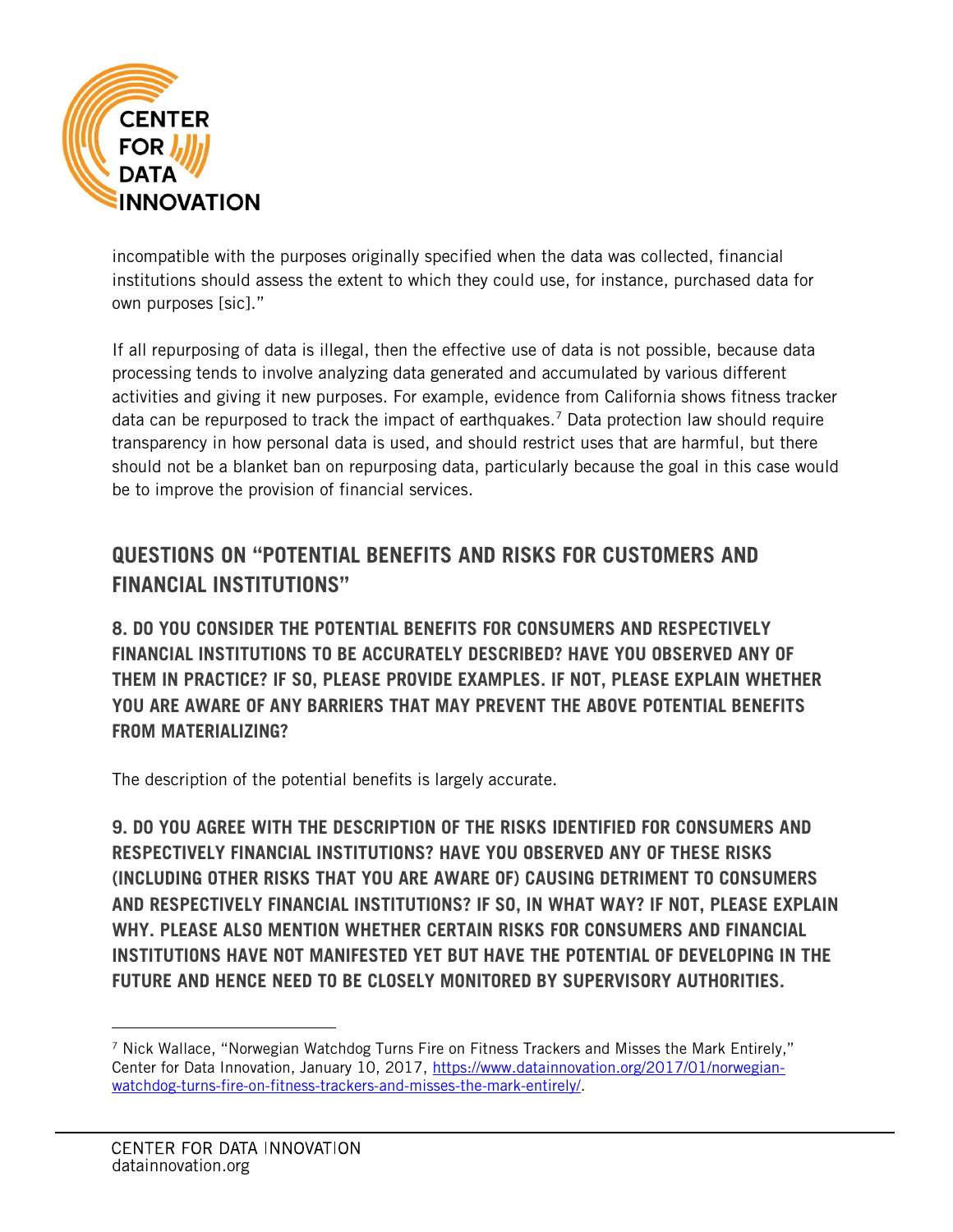

Some of the so-called risks suggest something of a "have your cake and eat it" attitude to the distribution of finite resources. Paragraphs 34 and 38 claim as a risk the fact that in addition to granting previously excluded customers access to insurance and loans, financial services that use big data may exclude some customers who may otherwise have been accepted. This completely ignores the point that the role of a greater supply of data in such decisions is to make them more accurate, which inevitably leads to redistribution of outcomes. Customers that are incorrectly accepted today for insurance and loans raise premiums for everyone else. If data analysis can lead to more accurate decisions in the future, then that is in society's interest. More sophisticated data-driven pricing mechanisms could make it financially viable for firms to insure or lend to a greater number of people overall, but that some people may be found unsuitable upon analysis of new information is not a risk, it is a benefit.

Paragraph 38 also asserts that customers in high-risk areas may struggle to get house insurance: this is already the case without better use of data. Better use of data, however, may narrow these zones of exclusion by using more sophisticated details--such as analysis of floodplains based on GPS coordinates, rather than postcodes.

Paragraph 39 expresses the fear that behavioral analysis may be unfair or discriminatory, and that such discrimination may not be transparent. Behavioral monitoring could in fact make things fairer, as characteristics previously regarded as risky—such as certain professions, or youth—may be dismissed in favor of demonstrably low-risk behavior, such as driving habits. Similarly, high-risk behavior may reduce the negative externalities created by free riders in the system, such as reckless individuals with supposedly low-risk characteristics, who previously benefited at the expense of others.

<span id="page-7-0"></span>Concerns about bias and transparency are justified, as myriad innocuous characteristics may have subtle relationships to criteria on which it would be prejudicial and unfair to discriminate, such as ethnicity, leading to unwittingly biased decisions. Moreover, these characteristics are impossible to predict, as they will vary greatly throughout Europe. The solution to this problem is to monitor outcomes relative to protected characteristics (like ethnicity) and, controlling for factors (such as income) to identify bias and the sources of it. Moreover, financial institutions have a financial interest in reducing bias, which can affect decisions without the use of big data, and big data tools can help them do that.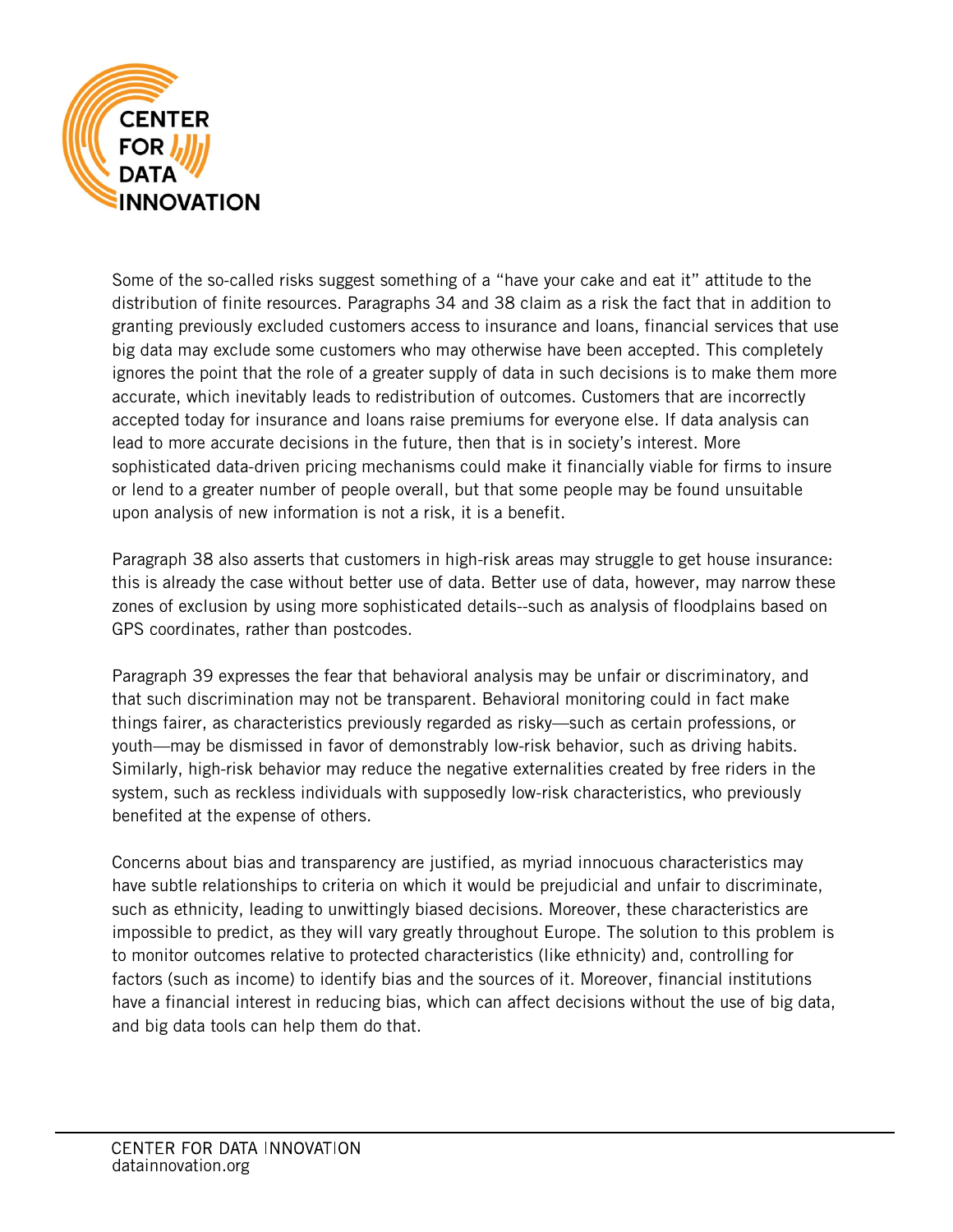

Unfortunately, the current regulation on this matter—the GDPR's "right to explanation"—fails to achieve this level of accountability, as it requires the explanation of individual decisions, which in addition to being unworkable and costly, will be far less effective in identifying bias than the method described above.

Finally, the need for transparency in these decisions is independent of whether data or algorithms are used. Humans are fully capable of both deliberate and unintended bias, and existing regulation does not impose the same standards of transparency on human decisionmakers as on machines.

**10. IS THE REGULATORY FRAMEWORK ADEQUATELY ADDRESSING THE RISKS MENTIONED ABOVE? BEARING IN MIND THE CONSTANT EVOLUTION OF TECHNOLOGIES/IT DEVELOPMENTS AND THAT SOME OF THE ABOVE MENTIONED REGULATORY REQUIREMENTS ARE NOT SPECIFIC TO THE FINANCIAL SERVICES SECTOR (E.G. GDPR), DO YOU THINK FURTHER REGULATION IS NEEDED TO PRESERVE THE RIGHTS OF CONSUMERS OF FINANCIAL SERVICES IN A BIG DATA CONTEXT? PLEASE EXPLAIN WHY.**

As described in the previous answer, the GDPR's solution to algorithmic bias will fail because it requires transparency in individual decisions when the data subject demands it, which is an unreliable and inadequate method for detecting bias systematically, and for establishing accountability in the use of algorithms and big data. The behavior of algorithms and the outcomes for protected groups has to be carefully monitored over time in order for bias and the sources of it to be identified, and to ensure algorithms and big data are being used responsibly.

# **11. DO YOU AGREE THAT BIG DATA WILL HAVE IMPLICATIONS ON THE AVAILABILITY AND AFFORDABILITY OF FINANCIAL PRODUCTS AND SERVICES FOR SOME CONSUMERS? HOW COULD REGULATORY/SUPERVISORY AUTHORITIES ASSIST THOSE CONSUMERS HAVING DIFFICULTIES TO ACCESS FINANCIAL SERVICES PRODUCTS?**

The answer to the first question is yes; it will make products more accessible. In answer to the second question, regulators should monitor algorithmic behavior and outcomes in the manner described above in order to identify whether exclusions are fair. Regulators should also take steps to free-up more data, including under certain conditions privately held data, to improve transparency in markets and support further data driven services. For example, choice engines draw on publicly available information—such as data on restaurant hygiene inspections—to help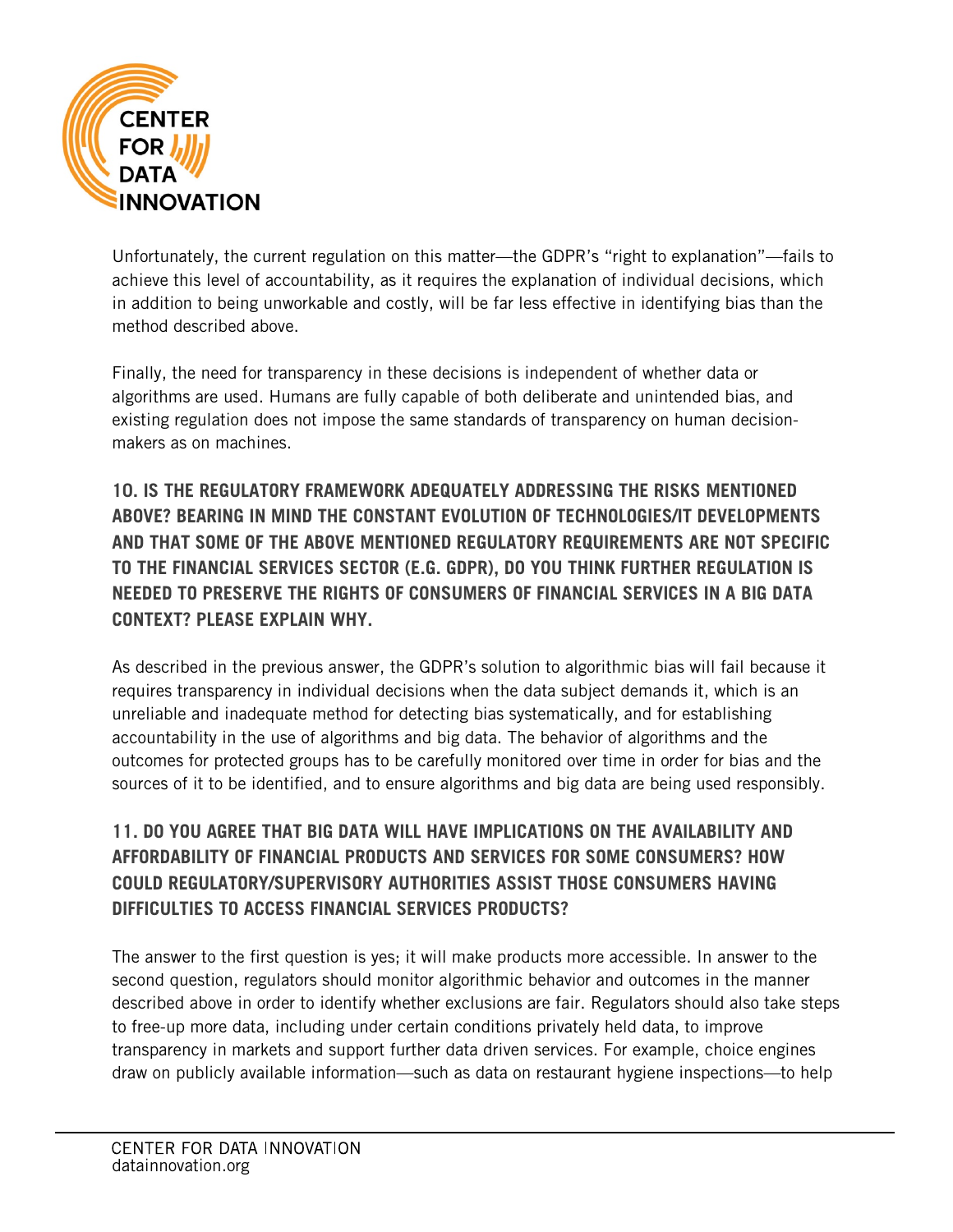

customers make more informed choices.<sup>[8](#page-7-0)</sup> If transparency rules in the financial sector were coupled with standards on machine-readable data, online tools and services could draw on this data to make it easier for consumers to compare financial services, thus creating more competition.

**12. DO YOU BELIEVE THAT BIG DATA PROCESSES MAY ENABLE FINANCIAL INSTITUTIONS TO PREDICT MORE ACCURATELY (AND ACT ACCORDINGLY) THE BEHAVIOR OF CONSUMERS (E.G. PREDICTING WHICH CONSUMERS ARE MORE LIKELY TO SHOP AROUND, OR TO LODGE A COMPLAINT OR TO ACCEPT CLAIMS SETTLEMENT OFFERS) AND COULD THEREFORE COMPROMISE THE OVERARCHING OBLIGATIONS OF FINANCIAL INSTITUTIONS TO TREAT THEIR CUSTOMERS IN A FAIR MANNER? PLEASE EXPLAIN YOUR RESPONSE.**

Financial institutions can already shirk their responsibilities to treat people fairly without the help of data. It goes without saying that some could—-and probably will—use behavioral analytics (and any other tools they have available to them) unfairly, but it would be a fallacy to conclude from this that behavioral analytics is intrinsically unfair. Behavioral analytics allows companies to better predict what customers might want and need. This enhances business opportunities for companies (if it did not, they would not bother) but it also improves customer satisfaction. Rules already exist regarding false advertising and hard-selling to customers with diminished responsibility: provided these rules are enforced in data-driven services and advertising, there is little cause for concern. Competent adults of sound mind are always responsible for their own actions and decisions, no matter how well-timed or well-targeted a given offer is. As mentioned above, proper oversight of algorithmic decision making will also help to enforce accountability.

# **13. DO YOU AGREE THAT BIG DATA INCREASES THE EXPOSURE OF FINANCIAL INSTITUTIONS TO CYBER RISKS? IF YES, WHAT TYPE OF MEASURES HAS YOUR INSTITUTION ADOPTED OR IS GOING TO ADOPT TO PREVENT SUCH RISKS? WHAT COULD SUPERVISORY/REGULATORY AUTHORITIES DO IN THIS AREA?**

The quantity of data a firm possess has no impact on the quality of its cybersecurity. Having more data does not weaken cybersecurity. However, it does raise the costs of a successful

 <sup>8</sup> Daniel Castro, "States Should Use Open Data to Empower Customers," Government Technology, July 9, 2015, [http://www.govtech.com/opinion/States-Should-Use-Open-Data-to-Empower-Consumers.html.](http://www.govtech.com/opinion/States-Should-Use-Open-Data-to-Empower-Consumers.html)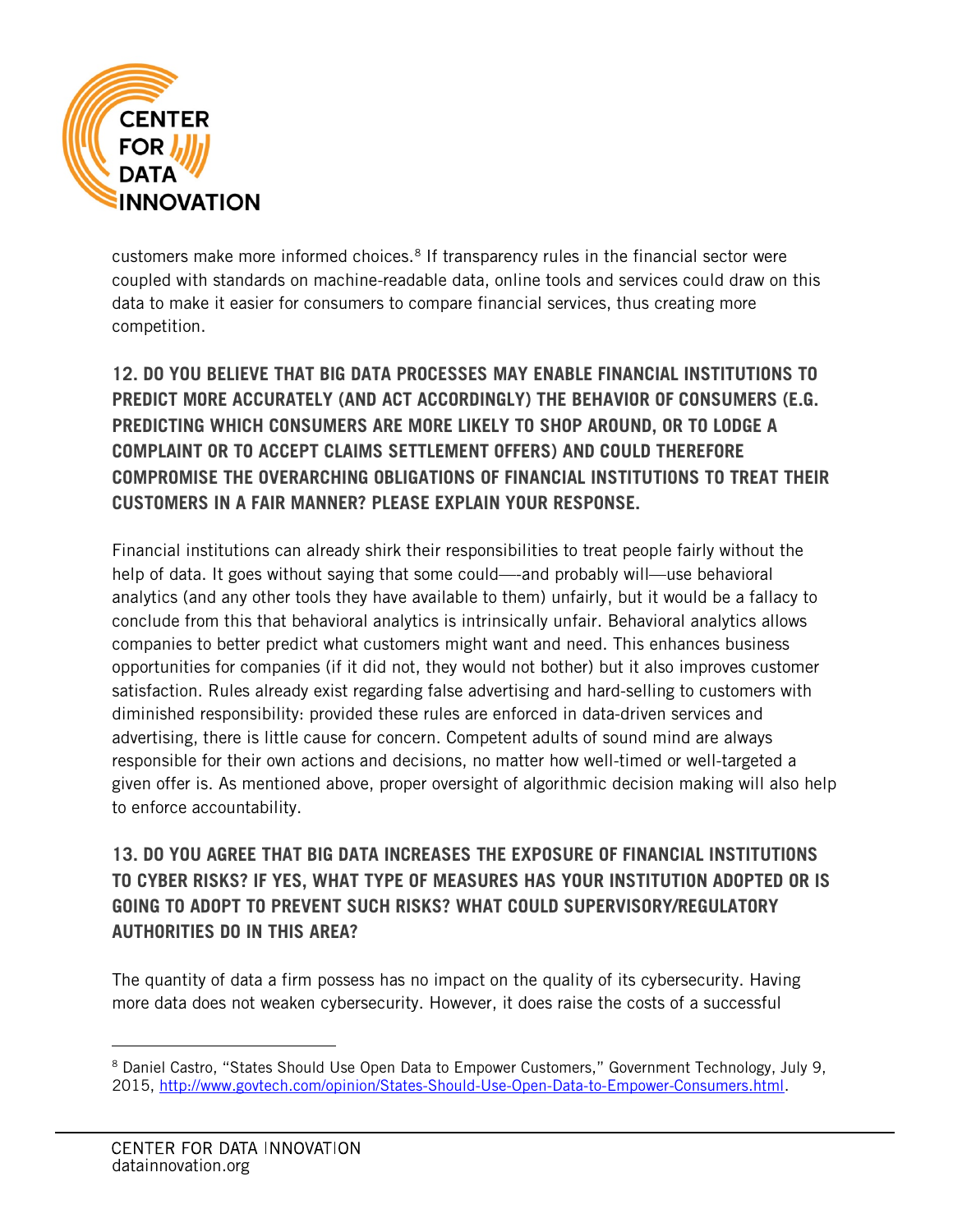

cyberattack. Existing regulation already manages liability for such data breaches well. But a sensible additional measure would be to force companies to publish cybersecurity policies. Currently, bad cybersecurity practices are only exposed by hackers. The regulation would create a strong incentive for firms to invest in better protections.

Data-driven technologies can also help firms improve their cybersecurity practices, such as by developing firewalls and antivirus systems that rely on predictive analytics. Unlike traditional cybersecurity systems, which rely on lists of predefined attacks, these methods are effective against "zero-day" threats that have not yet been identified. Companies that use big data for their products and marketing are more likely to have the in-house skills necessary to support these new kinds of cybersecurity measures.

## **14. WOULD YOU SEE MERIT IN PROHIBITING THE USE OF BIG DATA FOR CERTAIN TYPES OF FINANCIAL PRODUCTS AND OR SERVICES, OR CERTAIN TYPES OF CUSTOMERS, OR IN ANY OTHER CIRCUMSTANCES?**

No. Even if there were any justification for that—and there is not—it is hard to imagine how such a prohibition could work. One might just as well say banks should not use anything more sophisticated than an abacus. A better option is for regulators might be to consider appropriate protections for vulnerable consumers—such as people with learning difficulties—but without impairing these people's ability to access data-driven financial services. For example, a complaint from the next-of-kin of a person with diminished responsibility for their actions should void have the power to void a transaction by that person that resulted from data-driven advertising or cross-selling. If anything the focus in Europe should be on spurring the transformation of financial services through better use of data in order to boost consumer welfare.

#### **15. DO YOU AGREE THAT BIG DATA MAY REDUCE THE CAPACITY OF CONSUMERS TO COMPARE BETWEEN FINANCIAL PRODUCTS/SERVICES? PLEASE EXPLAIN YOUR RESPONSE.**

<span id="page-10-0"></span>On the contrary, it might make it easier. One of the difficulties of comparing financial products today is translating their offers and terms to one's own individual circumstances. Better data would allow that to happen automatically: for example, price comparison websites could provide customers personalized comparisons of various financial services based on their unique circumstances. One way to enable these types of services is by encouraging data portability, as per GDPR Article 20 so that consumers can download their data from their financial service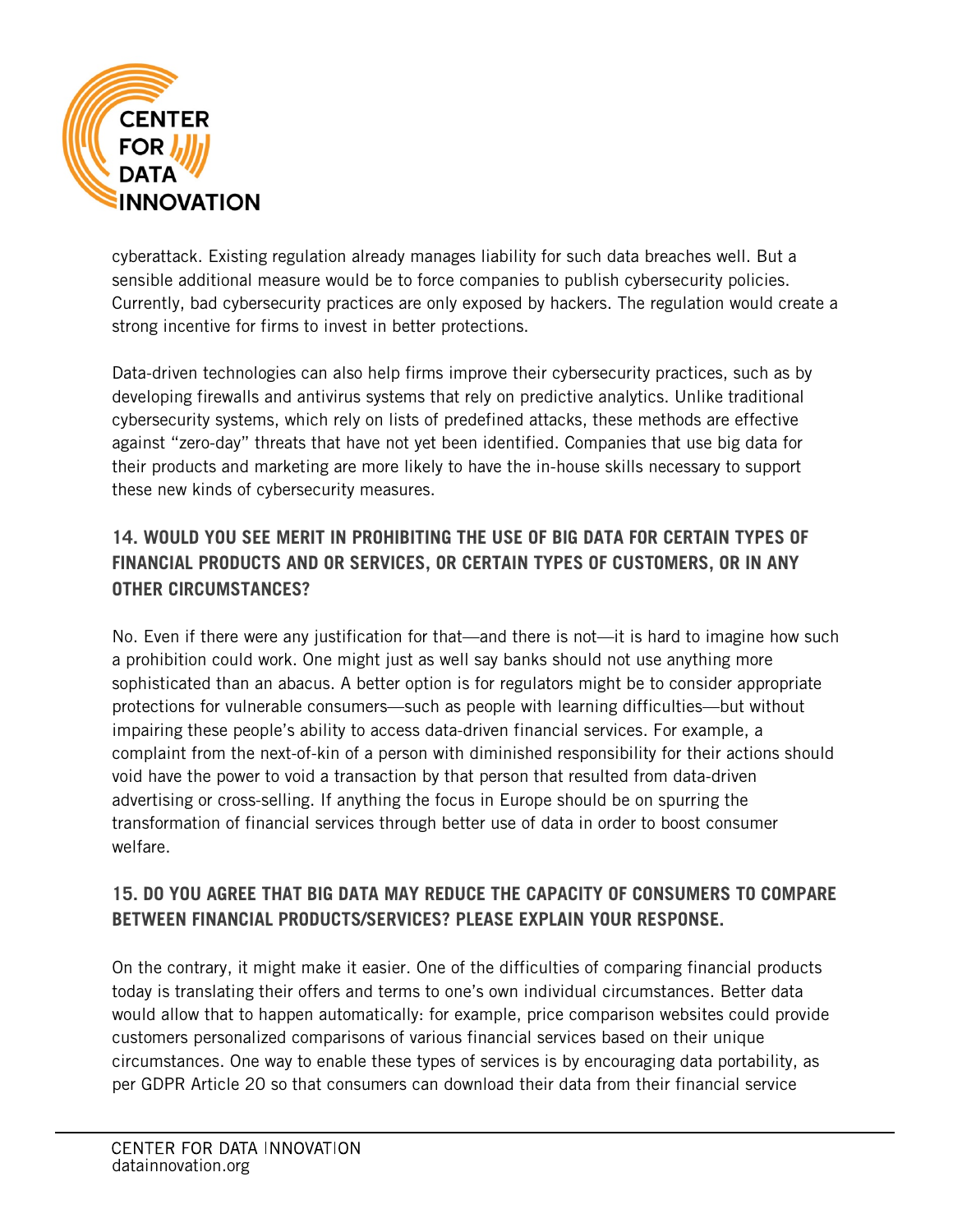

provider in a standardized format. Consumers could then ask third-parties to analyze their data to help them identify opportunities for savings. Another way to enable this type of competition is by encouraging financial institutions to make their fees and terms available in standardized, machine-readable formats so that offers can be more easily compared. Both of these can be achieved if financial institutions make better use of open application programming interfaces (APIs)—sets of functions that allow any developer to build software that interacts directly with other digital services.

#### **16. HOW DO YOU BELIEVE THAT BIG DATA COULD IMPACT THE PROVISION OF ADVICE TO CONSUMERS OF FINANCIAL PRODUCTS? PLEASE EXPLAIN YOUR RESPONSE.**

As highlighted above, information on financial products given by their providers is typically given on a non-advice basis. Third-party financial advisors—accountants, for example—would need to keep up-to-date with new technologies and practices, and may well have to use data-driven tools of their own. Data portability will help customers ensure the people charged with advising them have access to the necessary data, and this will most likely need to be enforced through regulation. Furthermore, some kinds of financial advice can be automated using data-driven systems, called "robo-advisors," which lower the cost of basic financial advice, thereby making it more accessible to more consumers. As mentioned above, companies can also use data to personalize price comparison services.

#### **17. HOW DO YOU BELIEVE BIG DATA TOOLS WILL IMPACT THE IMPLEMENTATION OF PRODUCT GOVERNANCE REQUIREMENTS? PLEASE EXPLAIN YOUR RESPONSE.**

N/A

## **18. HOW DO YOU BELIEVE BIG DATA TOOLS WILL IMPACT KNOW-YOUR-CUSTOMER PROCESSES? PLEASE EXPLAIN YOUR RESPONSE.**

N/A

# **QUESTIONS ON "POSSIBLE EVOLUTION OF THE MARKET?" (P. 35-36)**

**19. WHAT ARE KEY SUCCESS FACTORS FOR A BIG DATA STRATEGY (I.E. THE ADAPTATION OF THE BUSINESS MODEL/PLAN TOWARDS BIG DATA DRIVEN TECHNOLOGIES AND METHODS)?**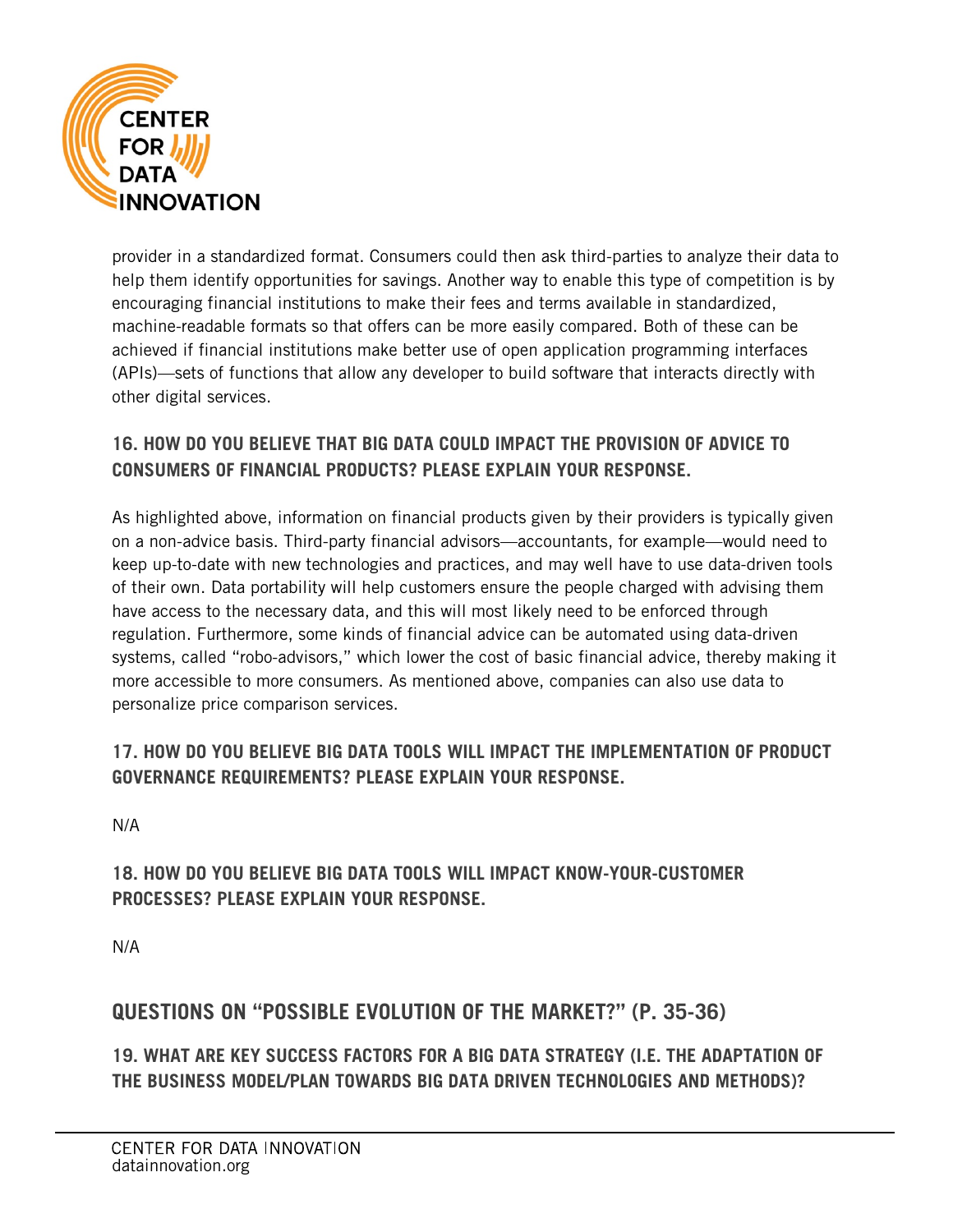

N/A

# **20. WHAT ARE THE GREATEST FUTURE CHALLENGES IN THE DEVELOPMENT AND IMPLEMENTATION OF BIG DATA STRATEGIES?**

N/A

# **21. THE DISCUSSION PAPER REFERS TO A NUMBER OF MEASURES AND TOOLS MEANT TO ENSURE COMPLIANCE WITH CONDUCT AND ORGANIZATIONAL REGULATORY REQUIREMENTS AS WELL AS DATA AND CONSUMER PROTECTION RULES IN THE CONTEXT OF BIG DATA ANALYTICS. ARE OTHER MEASURES AND TOOLS NEEDED? IF SO, WHAT ARE THEY AND WHAT THEY SHOULD COVER?**

As mentioned above, monitoring outcomes in applications of artificial intelligence are important to maintain accountability, and are more effective and more feasible than the current attempts at algorithmic transparency set out in the GDPR.

## **22. HOW DO YOU SEE THE DEVELOPMENT OF ARTIFICIAL INTELLIGENCE OR BLOCKCHAIN TECHNOLOGY IN CONNECTION WITH BIG DATA PROCESSES?**

AI is necessary to keep up with the pace of data collection. It is not feasible to have humans monitor all of the data that can be collected today, so some of this work must be handled by algorithms. In addition, one important development in the field of artificial intelligence are machine learning algorithms. Many of these machine learning techniques (i.e. supervised learning) require vast amounts of curated data in order to train the system to perform a particular task.

Blockchain—or, more correctly, distributed ledgers—are a means to transparently and verifiably log information. Ergo, besides the well-known uses in supporting digital currency transactions, the technology could also support the use of big data in more conventional financial services—